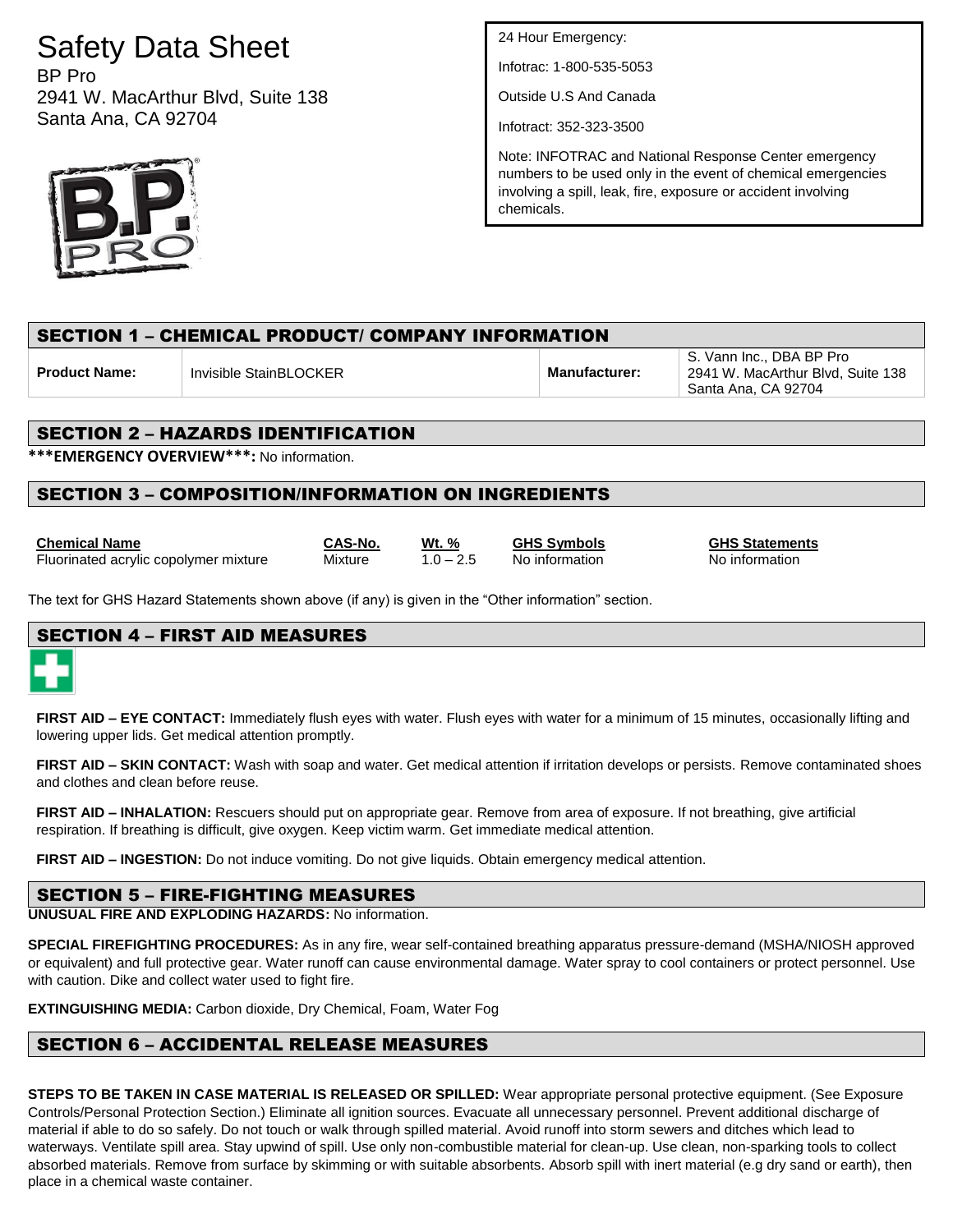# SECTION 7 – HANDLING AND STORAGE



**HANDLING:** Use only in a well ventilated area. Follow all MSDS/label precautions even after containers are emptied because they may retain product residues. Avoid breathing vapor, fumes, or mist. Avoid contact with eyes, skin, and clothing.

**STORAGE:** Keep away from heat, sparks, and flame. Keep container closed when not in use. Store containers in a cool, well ventilated place.

# SECTION 8: EXPOSURE CONTROLS/PERSONAL PROTECTION

#### **Ingredients with Occupational Exposure Limits**

| <b>Chemical Name</b>                  | <b>ACGIH TLV-TWA</b> | <b>ACGIH-TLV STEL</b> | OSHA PEL-TWA | <b>OSHA PEL-CEILING</b> |
|---------------------------------------|----------------------|-----------------------|--------------|-------------------------|
| Fluorinated acrylic copolymer mixture | N.D                  | N.D                   | N.L          | N.D                     |

#### **Personal Protection**



**Respiratory protection:** MSHA/NIOSH approved respirators may be necessary if airborne concentrations are expected to exceed exposure limits.

**Skin Protection:** Wear impervious gloves to prevent contact with the skin.

**Eye Protection:** Use chemical splash goggles and face shield.

**Other Protective equipment:** Facilities storing or utilizing this material should be equipped with an eyewash facility and a safety shower.

**Hygienic practices:** Do not eat, drink, or smoke in areas where this material is used. Avoid breathing vapors. Remove contaminated clothing and was before reuse. Wash thoroughly after handling. Wash hands before eating.

#### SECTION 9 – PHYSICAL AND CHEMICAL PROPERTIES

| Appearance:              |
|--------------------------|
| Odor:                    |
| Density, g/cm3:          |
| Freeze Point, F:         |
| Solubility in water:     |
| <b>Boiling Range, F:</b> |
| <b>Evaporation Rate:</b> |
| <b>Vapor Density:</b>    |

| Appearance:              | Clear Liquid   | <b>Physical State:</b>         | Liauid |
|--------------------------|----------------|--------------------------------|--------|
| Odor:                    | Typical        | <b>Odor Threshold:</b>         | N.D    |
| Density, g/cm3:          | 1.004          | pH:                            | N.D    |
| Freeze Point, F:         | N.D            | <b>Viscosity:</b>              | N.D    |
| Solubility in water:     | Soluble        | <b>Explosive Limits, vol%:</b> | N.D    |
| <b>Boiling Range, F:</b> | 212-212        | Flash Point, F:                | >200   |
| <b>Evaporation Rate:</b> | Not Determined | Auto Ignition Temp., F:        | N.D    |
| Vapor Density:           | N.D            | <b>Vapor Pressure:</b>         | N.D    |
|                          |                |                                |        |

### SECTION 10 – STABILITY AND REACTIVITY

**Stability:** No information.

**Conditions to avoid:** Avoid excess heat and sources of ignition.

**Incompatibility:** No information.

**Hazardous Decomposition products:** No information.

**Hazardous Polymerization:** No information.

# SECTION 11 – TOXICIOLOGICAL INFORMATION



**Information on Toxicological Events**

**Effects of Overexposure – Inhalation:** No information.

**Effects of Overexposure – Skin Contact:** No information.

**Effects of Overexposure – Eye Contact:** No information.

**Effects of Overexposure – Ingestion:** No information.

**Effects of Overexposure – Chronic Hazards:** No information.

**Primary Routes of Entry: Eye contact, Ingestion, Inhalation, Skin Contact**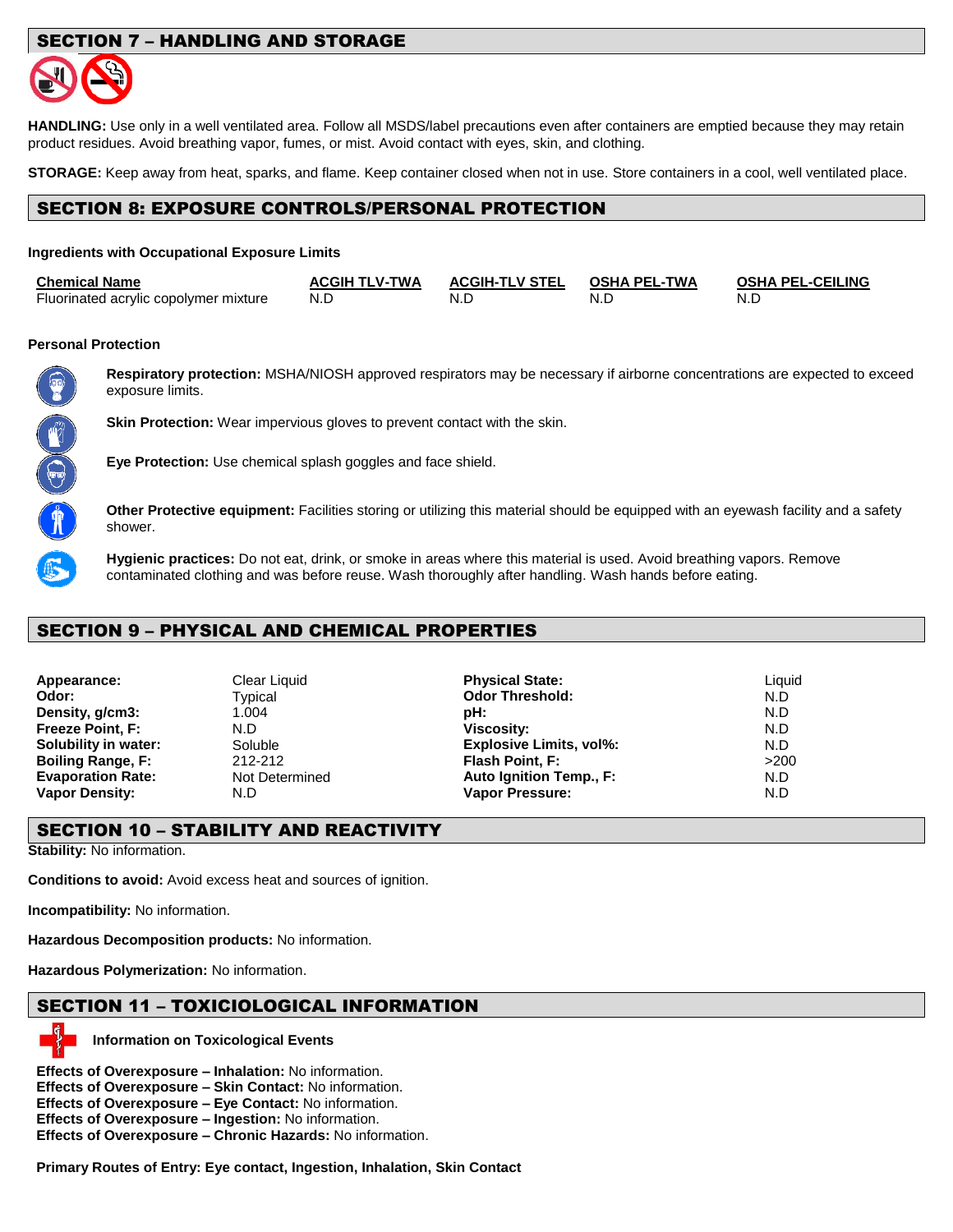#### **Acute Toxicity Values The Acute effects of this product have not been tested. Data on individual components are tabulated below:**

**CAS-No. Name According to EEC Oral LD50, mg/kg Dermal LD50, mg/kg Vapor LC50,mg/L**

Mixture Fluorinated acrylic copolymer mixture  $>5,000$   $>2000$  N.D

# SECTION 12 - ECOLOGICAL INFORMATION

**ECOLOGICAL INFORMATION:** No Information

# SECTION 13 – DISPOSAL CONSIDERATIONS



**For more guidance and information contact our Waste Services Division at (262) 658-4000.**

**Always Dispose of any waste in accordance with all local, state and federal regulations.** 

#### **Disposal Method:**

**Steps to be taken in case material is released or spilled:** Wear appropriate personal protective equipment. (See Exposure Controls/Personal Protection Section.) Eliminate all ignition sources. Evacuate all unnecessary personnel. Prevent additional discharge of material if able to do so safely. Do not touch or walk through spilled material. Avoid runoff into storm sewers and ditches which lead to waterways. Ventilate spill area. Stay upwind of spill. Use only non-combustible material for clean-up. Use clean, non-sparking tools to collect absorbed materials. Remove from surface by skimming or with suitable absorbents. Absorb spill with inert material (e.g dry sand or earth), then place in a chemical waste container.

# SECTION 14 – TRANSPORT INFORMATION

**DOT Proper Shipping** Not regulated **Packing Group:** No information **DOT Hazard Class:** No information **Hazard Subclass:** No information **DOT UN/NA Number:** No information **Resp. Guide Page:** No information

# SECTION 15 – REGULATORY INFORMATION

# **U.S Federal Regulations:**

#### **CERCLA – SARA Hazard Category**

This product has been reviewed according to the EPA 'Hazard Categories' promulgated under Sections 311 and 312 of the Superfund Amendment and Reauthorization Act of 1986 (SARA Title III) and is considered, under applicable definitions, to meet the following categories:

Fire Hazard, Acute Health Hazard, Chronic Health Hazard

#### **SARA Section 313:**

This product contains the following substances subject to the reporting requirements of Section 313 of Title III of the Superfund amendment and Reauthorization Act of 1986 and 40 CFR Part 372:

**Chemical Name: CAS Number:** Methanol 67-56-1

#### **Toxic Substance Control Act:**

All Components of this product are listed or are exempt from listing on the TSCA 8(b) inventory. If identified components of this product are listed under the TSCA 12(b) export notifications rule, they will be listed below.

No TSCA components exist in this product.

# **US State Regulations:**

**New Jersey Right-To-Know:** The following materials are non-hazardous, but are among the top five components in this product: